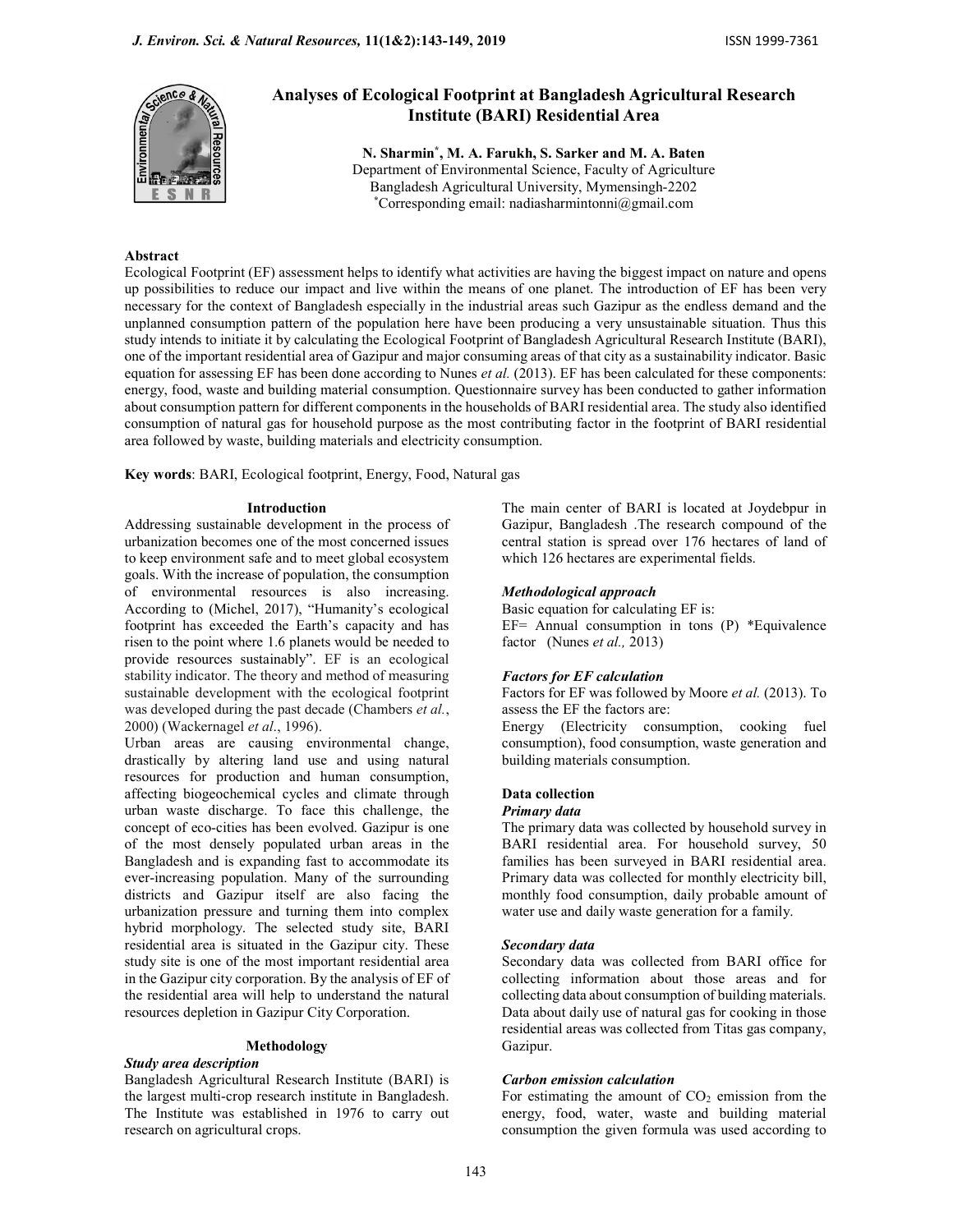Department for Environment, Food and Rural Affairs of UK (DEFRA), 2009:

CO<sub>2</sub> emission (kg CO<sub>2</sub> eq Year<sup>-1</sup>) =  $\Sigma$  Total consumption per year × Emission factor

In this study, published value was used for emission factor.

### EF computational approach

Energy consumption (Electricity and cooking fuel) EF of electricity generation = ECF  $\times$  (EF/ (1000 $\times$ 1000))  $\times CF$  (Nunes *et al.*, 2013)

Here,  $ECF = Energy$  contribution of fuel to produce electricity

 $EF = Equivalence factor (shown in Table 2)$ 

CF = Conversion factor

For calculating the Ecological Footprint of Electricity consumption it is necessary to determine the Electricity mix of relevant country. (Solis-Guzman et al., 2013)

Table 1. Percentage of electricity components

| Fuel Type                               | Percentage |
|-----------------------------------------|------------|
| Coal                                    | 1.60       |
| Natural gas                             | 62.61      |
| HFO+HSD                                 | 29.56      |
| Hydro                                   | 1.44       |
| Imported Portion<br>(Natural gas based) | 4.79       |
| Total                                   | 100.00     |

Source: Bangladesh Power Development Board (2017)

Table 2.  $CO<sub>2</sub>$  emission factor for electricity production from various fuel sources

| Electricity Production fuel | $CO2$ emission factor |
|-----------------------------|-----------------------|
| type                        | (kg e/kWh)            |
| Coal                        | $0.9*$                |
| Natural gas                 | $0.5**$               |
| Oil (Heavy Fuel Oil, High   | $0.65**$              |
| Speed Diesel)               |                       |
| Hydro                       | $0.01**$              |

Source:\* Mittal et al. (2012)

\*\*Parliamentary Office of Science and Technology, UK parliament (2006)

### Cooking fuel

Ecological Footprint of cooking fuel =  $Q \times CO_2$ equivalent× Heating value  $\times$  CF (Vreuls, 2004) Here,  $Q =$  the annual tonnage (t) of fuel  $CO<sub>2</sub>$  equivalent for natural gas is 56.5 ton / GJ and

heating value is 31.65 Mj/ ton (Vreuls, 2004)

### Food

Ecological Footprint of food  $(x) = C/YW \times EQF$ (CHEN et al., 2010)

Here,  $C=$  the annual tonnage (t) of consumed agricultural and food commodity.

YW= the annual average global yield (t/ha) (shown in Table 3)

EQF= Equivalent factor (shown in Table 3)

Table 3. Factors used in EF calculation for food

| Variables   | Embodied       | Annual   | Equivalence Factor |
|-------------|----------------|----------|--------------------|
|             | $CO2$ tons     | average  | (Global            |
|             | $CO2$ -e/ton   | ton/ha   | hectares/hectare)  |
| Rice        | 2.7            | 4.32     | 2.51               |
| <b>Beef</b> | 27             | 1693.75  | 0.46               |
| Fish        | 3.8            | 1747.4   | 0.37               |
| Oil         | $\overline{c}$ | 2.41     | 2.51               |
| Potato      | 1.51           | 18.2     | 2.51               |
| Sugar       | 0.241          | 69.82    | 2.51               |
| Chicken     | 6.9            | 2073.24  | 0.2                |
| Milk        | 1.9            | 16236.60 | 0.5                |
| Pulse       | 0.9            | 0.90     | 2.51               |
| Vegetables  | $\overline{c}$ | 18.33    | 2.51               |

Source: Embodied CO2, Annual average yield: Our world in data, 2018. Equivalence factor source: FAOSTAT Database (2010)

# Consumables and wastes

Ecological Footprint of consumables and wastes  $=$  $(Q \times CMF) \times CO_2$ eq×CF (Nunes *et al.*, 2013) Here,  $Q =$  the annual tonnage (t) of waste

|  |                              | Table 4. Typical municipal waste characteristics in |  |
|--|------------------------------|-----------------------------------------------------|--|
|  | Dhaka and its adjacent areas |                                                     |  |

| Waste type          | Weight (%) |
|---------------------|------------|
| Food / Organic      | 84.37      |
| Paper and packaging | 5.68       |
| Plastic             | 1.74       |
| Textile             | 1.83       |
| Glass               | 6.38       |

Source: Islam (2016)

 Table 5. Factors used in EF calculation for waste disposal

| Component           | $CO2$ eq. |
|---------------------|-----------|
| Food / Organic      |           |
| Paper and packaging | 3.0       |
| Plastic             | 27        |
| Textile             | 3.0       |
| Glass<br>.          |           |

Source: Salequzzaman et al. (2005)

### Building materials

Ecological Footprint of building materials =  $Q \times$ Embodied  $CO_2 \times K$  (Nunes *et al.*, 2013)

Here,  $Q =$  the annual tonnage (t) of building materials used

 $K =$  Conversion factor (2.7) used to convert tons to global hectares (Wackernagel and Rees, 1996)

Table 6. Factors used in EF for building materials

| variables    | Embodied CO <sub>2</sub> |
|--------------|--------------------------|
| Iron         | .466                     |
| Sand         |                          |
| Cement       | 89                       |
| <b>Brick</b> | 132                      |

Source: Hammond and Jones (2008)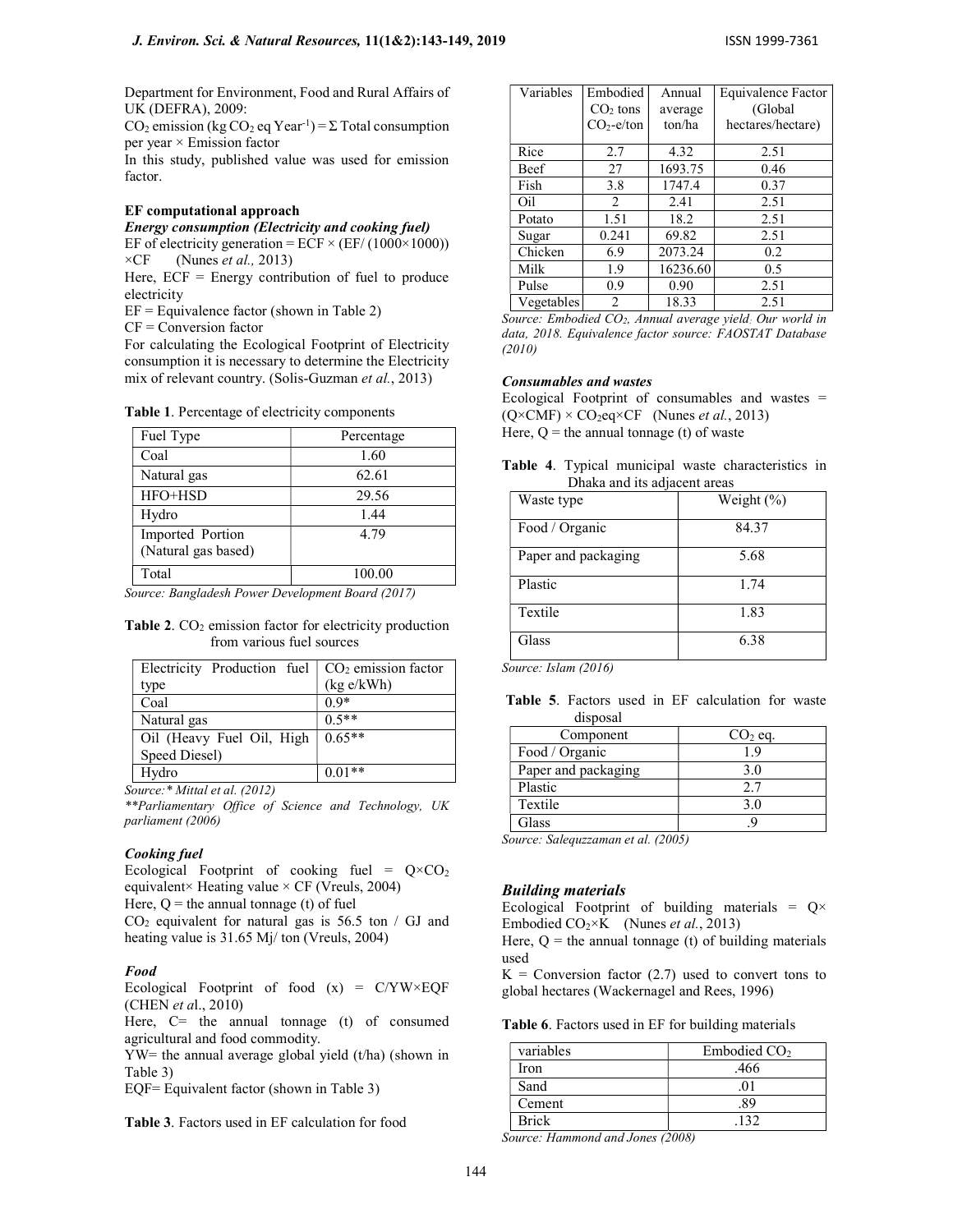Result and Discussion Assessment of EF from energy consumption EF of energy was calculated for two aspects. One is for electricity generation and another is for cooking fuel consumption.

# **Electricity**

#### Yearly electricity consumption of BARI



Fig 1. Total consumption of electricity in BARI

To assess the EF of electricity consumption, firstly, total electricity consumption for a year was determined. Electricity consumption of two study sites have been determined by dividing the whole year into three seasons namely (winter, summer and rainy). Among three seasons, consumption of electricity is highest for both study sites in rainy season because its duration is long than other seasons.

# $CO<sub>2</sub>$  emission from the sub-components of electricity





Fig 2. Carbon emission from the sub-components of electricity consumption in BARI residential area



EF from electricity consumption



Fig 3. EF of electricity consumption in BARI residential area

Figure 3 shows EF of Electricity consumption in BARI residential area. BARI residential area needs total 167.17 global hectare of biologically productive area to absorb CO<sub>2</sub> produced from the electricity consumption.

#### Cooking fuel

Table 7. Consumption of cooking fuel, C emission and EF the two study sites

| Yearly consumption of<br>natural gas | 7966.69 ton             |
|--------------------------------------|-------------------------|
| of<br>Carbon emission<br>natural gas | 121890.357 ton $CO2$ eq |
| EF of Natural gas                    | 10416140.46 gha         |

According to Titas Gas Limited, Gazipur; 21 cft natural gas is supplied per hour and in BARI residential area. In addition, according to Titas gas Ltd. 1800 people of BARI use cooking fuel gas averagely 8 hours in a day. According to the information, yearly consumption of natural gas in BARI residential area is 7966.69 ton. For this consumption, on an average 121890.357 ton  $CO<sub>2 eq</sub>$ is emitted annually. Ecological footprint for natural gas as cooking fuel is 10416140.46 global hectare.

# Assessment of EF from food consumption Yearly food consumption



Fig 4. Yearly food consumption of BARI area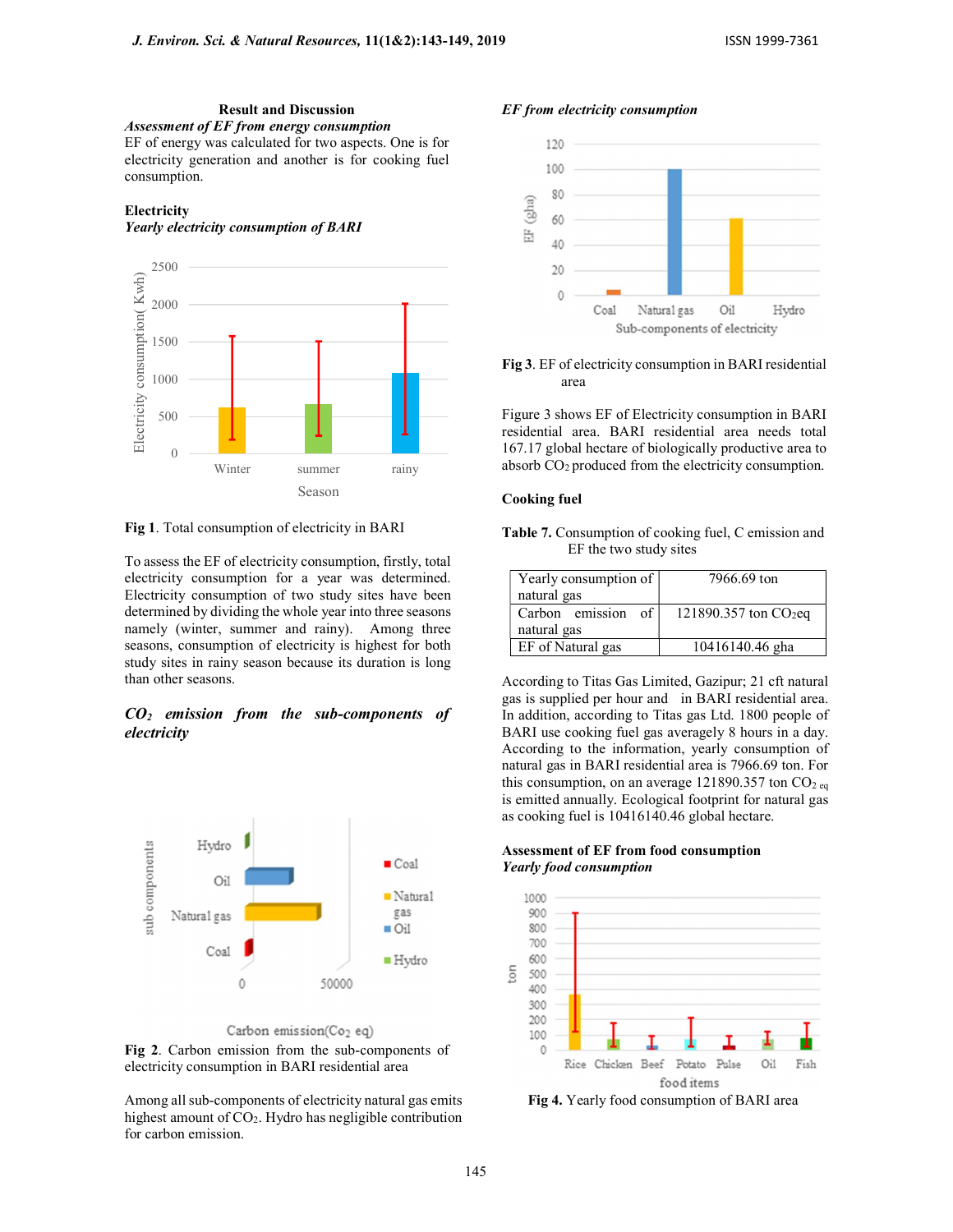In BARI people consume rice more than any other food and consumption amount is much higher than others. The second highest consumable food item is fish. Potato is in the 3rd position based on consumption and beef consumption is the lowest.

### Carbon emission from food consumption



Fig 5. Carbon emission from consumed food items from BARI residential area

As rice was the most consumed food that of other food items in BARI residential area the  $CO<sub>2</sub>$  emission is the highest for it. It is followed by beef, chicken, fish, oil, potato and pulse.

# EF from food consumption



Fig 6. EF from food consumption in BARI residential area

Here, EF of rice is highest of all food. Then pulse and oil have highest EF. In BARI residential area should have 19.11 gha biologically productive area to absorb CO2 that produce from food consumption.

# EF of waste generation of BARI Total generation of waste





It has seen from figure no.4.8 that the kitchen waste is the most generated waste than the other waste types in BARI residential area. It is followed by glass and paper but yet has a huge difference.

 $CO<sub>2</sub>$  emission from generated waste



# Fig 8. Carbon emission of waste generation in BARI residential area

In BARI, Carbon emission was the highest for kitchen wastes, which is, mostly degradable, and releases 44.5 ton  $CO<sub>2</sub>$  eq annually in the atmosphere. Wastes like plastic or glass which do not rot and assumed not to have any outputs in terms of  $CO<sub>2</sub>$  emission.

### EF of waste generation



Fig 9. EF of waste generation in BARI residential area

The figure showed that most of the EF comes from kitchen wastes. In BARI residential area total EF from waste generation is 4013.675 gha.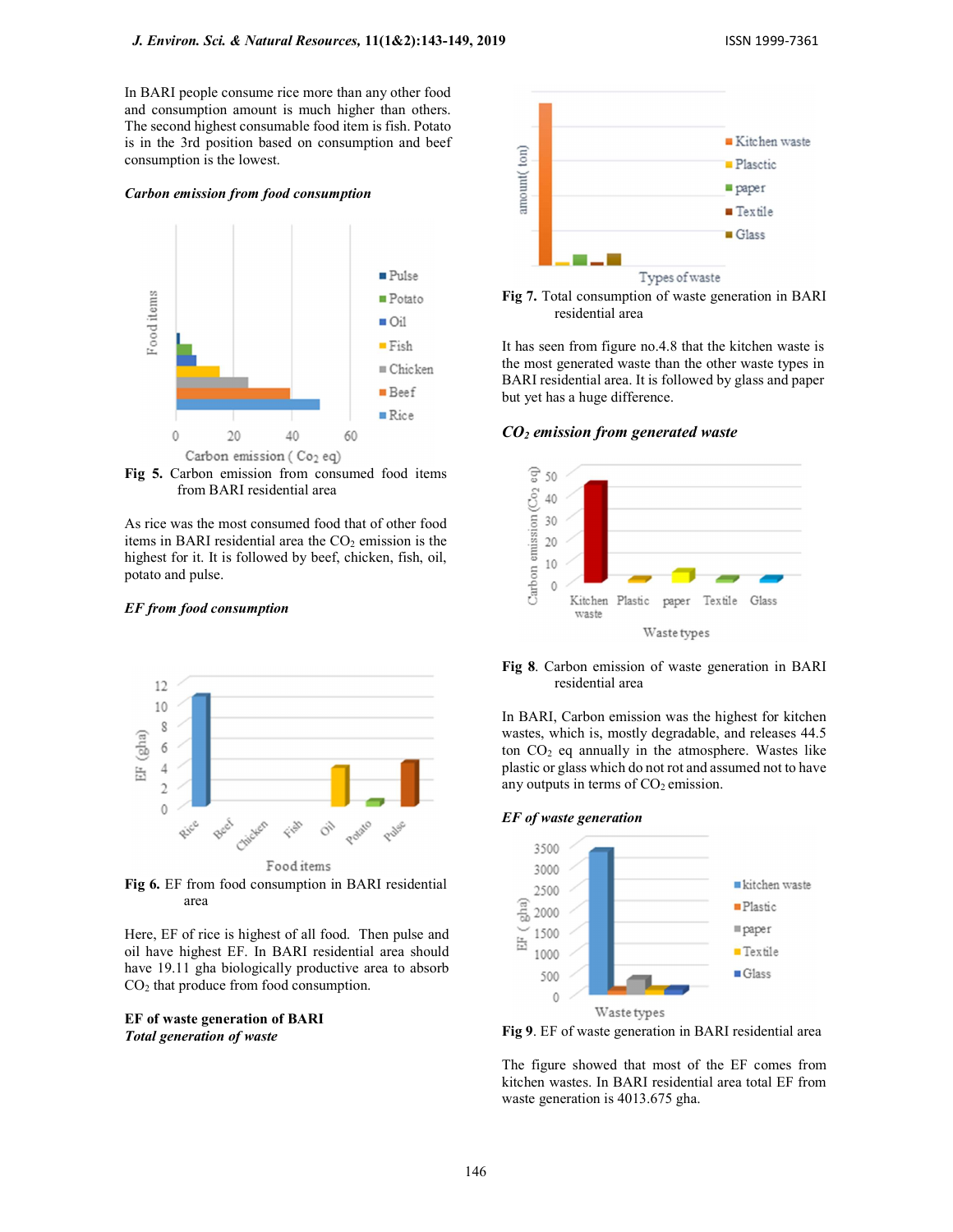# EF of building materials

EF of building materials was calculated for residential and official areas both in BARI.

Total consumption of building materials



residential area in BARI

 $CO<sub>2</sub>$  emission from building materials



Fig. 11. Carbon emission from building materials of residential area in BARI

If we look for the  $CO<sub>2</sub>$  emission then we found that most of the  $CO_2$  is released from cement (around 160.2  $CO_2$ ) eq), then brick (56.47 ton CO2 eq). Besides iron and sand also emits some amount of  $CO<sub>2</sub>$  in the time of 2011-2012 and 2019-2020 in BARI residential area.

#### EF of building materials



Fig. 12. EF of building materials of residential area in BARI

EF found mostly in cement and that was 432.54 ton in global hectares and then brick which has 152.47 global hectares EF in BARI residential area. In BARI residential area should have 711.2 gha biologically productive area to absorb  $CO<sub>2</sub>$  that produce from building materials in the year of 2011-2012 and 2019- 2020.

Total consumption of building materials from official areas



Materials used Fig 13. Total consumption of building materials of official area in BARI

From figure 13, it has been seen that among all the building materials brick is mostly used. Its amount is around 1587 ton per year. Then sand is used in comparable amount (around 705 ton) followed by cement (around 363.5 ton in the year of 2007-08 and 2012-2013.

# $CO<sub>2</sub>$  emission from building materials from official areas



Fig. 14. Carbon emission of building materials of official area in BARI

If we look for the  $CO<sub>2</sub>$  emission then we found that most of the  $CO<sub>2</sub>$  is released from cement (around 323.52 ton  $CO<sub>2</sub>$ ), then brick (209.57 ton  $CO<sub>2</sub>$  eq). Besides iron and sand also emits some amount of  $CO<sub>2</sub>$  in the time of 2007-08 and 2012-13.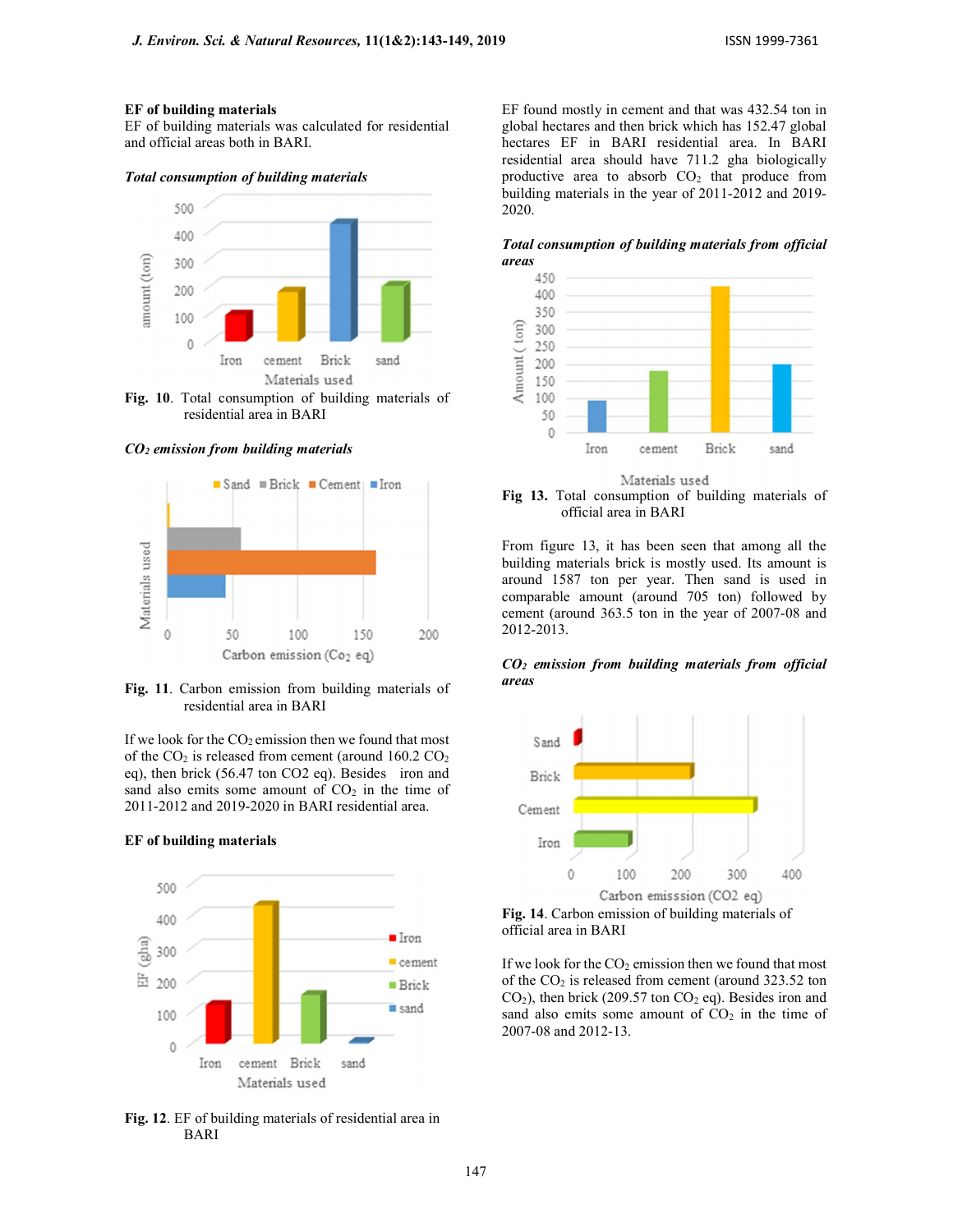



Fig. 15. EF of building materials of residential area in BARI

EF that found mostly in Cement that is 873.5 ton in global hectares and then brick which has 565.84 global hectares EF. In BARI residential area needs 1722.6 gha biologically productive area to absorb  $CO<sub>2</sub>$  that produce from building materials in the year of 2011-2012 and 2019-2020. Fig.15 shows the comparative footprint of various building materials.

Table 8. Total EF of BARI (in gha)

| <b>EF</b> factors                                   | $EF$ (gha) |
|-----------------------------------------------------|------------|
| Food Consumption                                    | 19.12      |
| Waste consumption                                   | 4013.675   |
| Building materials consumption                      | 2433.8     |
| Energy consumption<br>(electricity + household fuel | 1008843985 |
| gas                                                 |            |
| Total EF                                            | 1008850452 |

Here in the tables total EF is of BARI residential area has been shown. Total EF of BARI residential area is 1008850452 gha. Almost amount of EF generated from energy consumption because cooking fuel is consumed in highest amount. EF of electricity consumption is much lower than fuel gas consumption. Fuel gas consumption contribute most of the footprint account because all people in that residential area is dependent on supplied natural gas for their cooking and it release a large amount of  $CO_2$ annually in the residential areas. After that waste and building materials consumption has contribution to EF.

### **Conclusions**

As the world urbanizes, cities must assume an evergreater role in determining sustainability outcomes. EF analyses helps to make an eco-society which society cares for air, water, land and other blessings and restrains the mass consumption of resources and energy and generation of waste. In BARI, among all material and resource consumption, natural gas consumption is higher. 1800 people of BARI are fully dependent on supplied natural gas for their cooking purpose and each family in study site use double burner gas stove which create more consumption of natural gas. After energy, waste share the highest amount of EF. Waste is directly related to the consumption of food and dumping to the land. Kitchen waste is highest generated waste which is mostly degradable and releases  $Co<sub>2</sub>$  in the atmosphere. However, Food consumption has less contribution to EF analysis.

#### References

- Bangladesh Power Development Board. Annual report of 2017-2018.
- Chambers, N., Simmons, C., and Wackernagel, M. 2000. Sharing nature's interest—ecological footprint as an indicator of sustainability. London: Earthscan.
- DEFRA (Department for Environment, Food and Rural affairs), 'Guidance on how to measure and report your greenhouse gas emissions '.
- Dong-dong, C., Wang-sheng, G., Yuan-quan, C., Qiao, Z.2010. Ecological footprint analysis of food consumption of rural residents in China in the latest 30 years. Agriculture and Agricultural Science Procedia., 1:106–115.
- Hammond, G.P., Jones, C.I. 2008.Embodied energy and carbon in construction materials. Institution of Civil Engineers. Energy, 161(2): 87-89.
- Islam, K.M.N. 2016. Municipal Solid Waste to Energy Generation in Bangladesh: Possible Scenarios to Generate Renewable Electricity in Dhaka and Chittagong City. Journal of Renewable Energy, 2016: 1712370.
- Michel. 2017. "What's holding back environmental sustainability?" World Economic Forum.
- Moore, J., Kissinger, M. and Rees, W. E. 2013. An urban metabolism and ecological footprint assessment of Metro Vancouver. Journal of Environmental Management, 124: 51-61.
- Mittal, M.L., Sharma, C., Singh, R., 2012. Estimates of Emissions from Coal Fired Thermal Power Plants in India. International Emission Inventory Conference, pp. 13–16.
- Moore, J., Kissinger, M., & Rees, W. E. 2013. An urban metabolism and ecological footprint assessment of Metro Vancouver. Journal of Environmental Management, 124: 51-61.
- Nunes, L.M., Catarino, A., Teixeira, R. M., Cuesta, E. M. 2013. Framework for the inter-comparison of ecological footprint of universities. Ecological Indicators, 32: 276–284.
- Salequazzaman, M. Sultana, U.T., Iqbal, A., Hoque, M. A. 2005. Ecological footprint of waste generation: a sustainable tool for solid waste management of Khulna City Corporation of